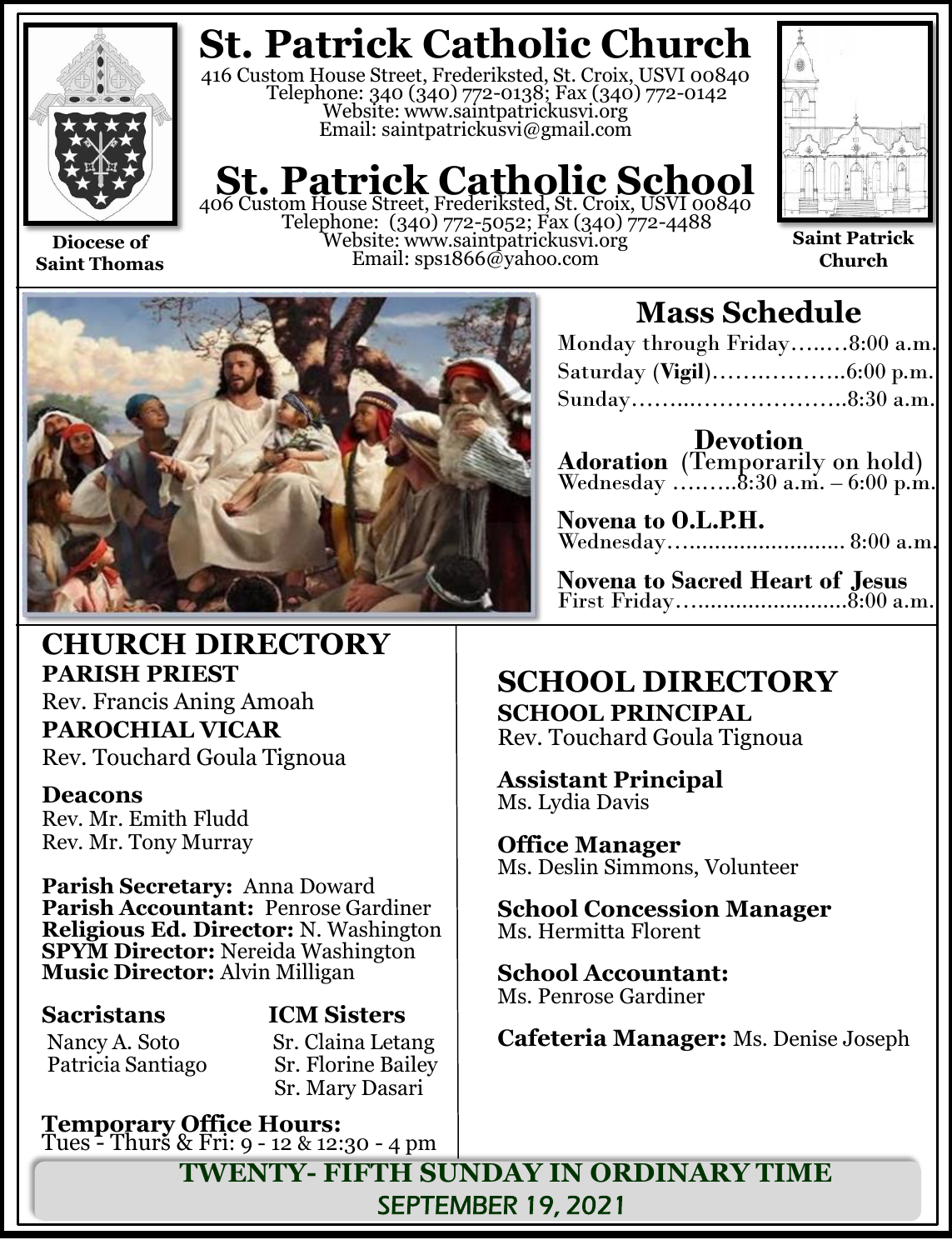## **TWENTY-FIFTH SUNDAY IN ORDINARY TIME SEPTEMBER 19, 2021**

## **MASS INTENTIONS**

**SATURDAY, September 18 6:00 PM. -** Catherine Delfol, Birthday Bles

**SUNDAY, September 19 8:30 AM. -** Virgin McIntosh, Birthday Bles

**MONDAY, September 20 8:00 AM.** - Louise Samuel, Birthday Blessir

**TUESDAY**, **September 21** 8:00 AM. - Edna Abramson, Birthday Bless

**WEDNESDAY, September 22 8:00 AM.** - Xaire Simmons, Birthday Bless

**THURSDAY, September 23** 8:00 AM. + Eglantine Weeks, Death Remer

**FRIDAY, September 24** 8:00 AM. - Eddy Santiago, Birthday Blessin

**SATURDAY, September 25 6:00 PM** - Rayma Garcia, Birthday Blessin

## **SCRIPTURE READINGS OF THE WEEK**

| ssings, Rb, Petula<br>Alexander             | <b>SUNDAY:</b>                                                                                  | Wis 2:12,17-20<br>Jas 3:16-4:3<br>Mk 9:30-37 |
|---------------------------------------------|-------------------------------------------------------------------------------------------------|----------------------------------------------|
| ssings, Rb, Family                          | <b>MONDAY:</b><br>Saint Andrew Kim Tae-gon, Priest<br>& Paul Chong Ha-sang, Companions, Martyrs | Ezr $1:1-6$<br>Lk 8:16-18                    |
| ings, Rb, Family                            | <b>TUESDAY:</b>                                                                                 | Eph 4: 1-7,11-13                             |
| sings & Good Health<br>Rb, Vilma C. Johnson | <b>Saint Matthew, Apostle &amp; Evangelist</b><br><b>WEDNESDAY:</b>                             | Mt 9:9-13<br>Ezr 9:5-9                       |
| sings, Rb, Family                           |                                                                                                 | $Lk$ 9:1-6                                   |
| embrance, Rb,<br>Doward family              | <b>THURSDAY</b><br><b>Saint Pius of Pietrelcina, Priest</b>                                     | Hg 1: 1-8<br>Lk 9:7-9                        |
| ings, Rb, Duval family                      | <b>FRIDAY</b>                                                                                   | Hg 2:1-9<br>Lk 9:18-22                       |
| ings, Rb, Petula<br>Alexander               | <b>SATURDAY:</b><br><b>BVM</b>                                                                  | Zec 2:5-9,14-15<br>Lk 9:43-45                |

## *PRAY FOR THE SICK & SHUT-INS*

#### *Please pray that they may find comfort and healing in Christ.*

Steve Alexander, Olivia Anger, Nicholas Andrew, Marilyn Bailey, Eric Belcher, George Bondieumaitre, Debra Bruce, Virginia Burke, Fred Calvillo, William Carino, Ninon Gussman Carr, Norma Carillo, Paulette Christopher, Victorino Cruz, Matthew Donelley, Anna D'Souza, Norma Dyer, Harold Fisher, Sr. Kimberly Fludd, Johnetta Goodloe, Sarah Gordon, Dr. Amy Hardin, Enis Hilaire, Urla Isaac, Lidia Jiminez, , Eleanor Johnson, Alma John, Ann Joseph, Electra Joseph, Rose Joseph, Edwin Josiah, Jeannie Krigger, T'Agho Lopez, Chamarla Louis, Felina Artigo, Gwendolyn Lucas, Kathleen Smith-Maccow, Marla Matthew, Carlos Matus, Luz Melendez, Beverly Nesbitt, Bevon Nicholas, Marilyn Nicks, Ann Parris, Fr. Simon Peter, Geralda Pickering, Michelle Gibbs Riviere, Carmen Russell, Henrietta Sandy, Jose Manuel Santana, Martha Lena St. Juste, Eric Thomas, Juan Valentin, , Vincent Urgent, Inez Walker, Deacon Oliver Washington, Ann Weikel, Inez Williams, Simeon Williams, Curtis Williams, Joseph Wilson, Ingerborg McIntosh, William Lang, Anita Pulpul & Kemit Lewis, Noel Lercana & Bertille Samuel, Lewis Eugene, & Vilma C. Johnson, Fanny Andrews Clarke, Kesha Tatum.

*(Please call the Church Office to add or remove names to/from this list Church)*

## **MASS ATTENDANCE – SEPTEMBER 11 & 12**

**Saturday** 6:00pm Holy Mass 33**Sunday** 8:30am Holy Mass 82. Total 115

### **Preserve the Past Campaign in Progress**

Our Church restoration project is in progress and your contribution is still welcome. Please call the church office or contact a minister of hospitality for the contribution envelope.

#### **SECOND COLLECTION FOR THE MONTH OF SEPTEMBER 2021**

| School SupportSept. 04-05       |  |
|---------------------------------|--|
| Maintenance FundSept. 11-12     |  |
| Special Haiti ReliefSept. 11-12 |  |
| Property Insurance Sept. 18-19  |  |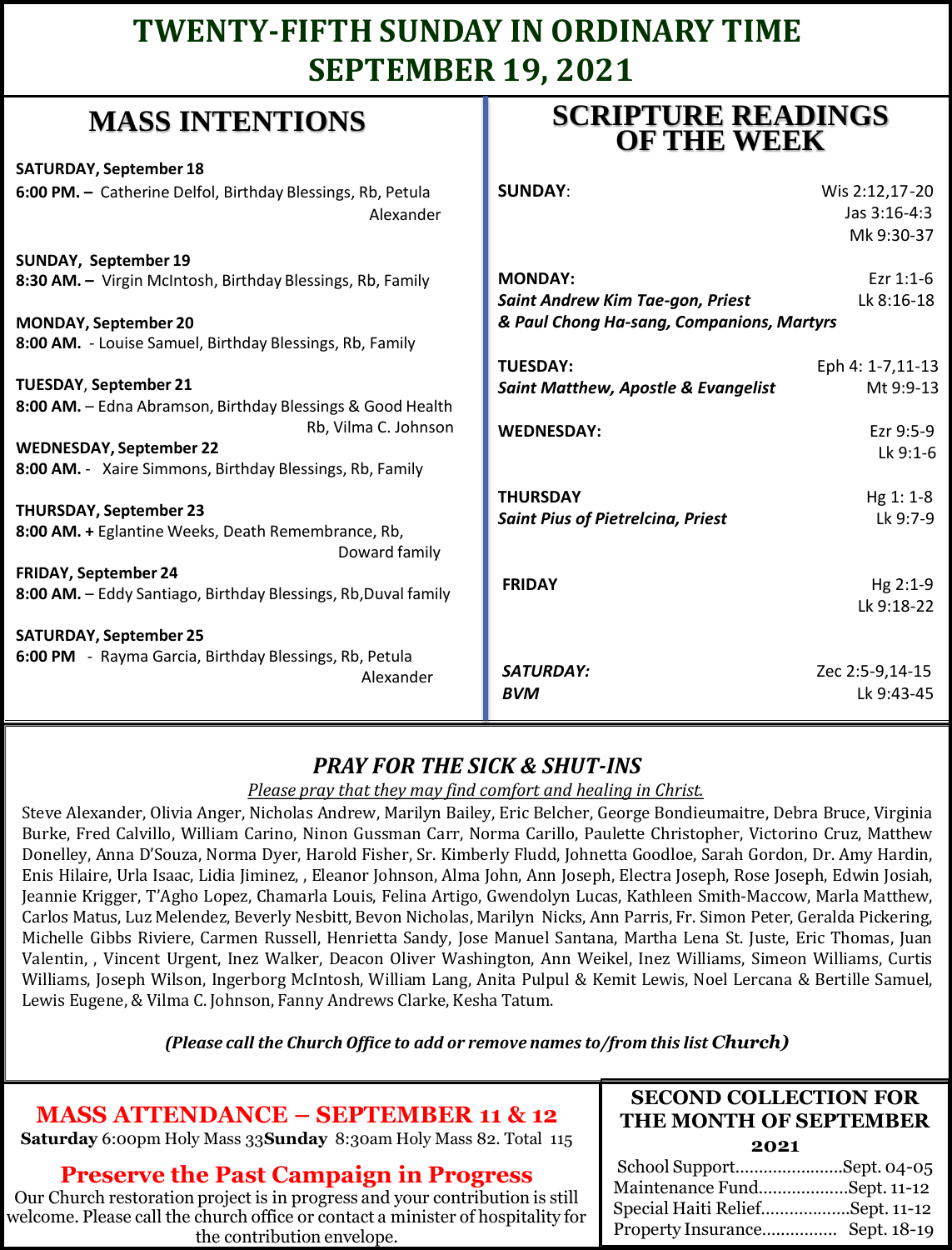# Announcements



#### **Seven Days Sanctuary Lamp Devotion**

The Sanctuary Lamp which burns in the Sanctuary of our church, the reminder of the Lord's Presence in the Most Holy Eucharist, will burn from September 19, to September 25, For Eglantine Weeks, In loving Memory requested by the Doward family.

#### **Hurricane Protection**

As we are at the peak of the Hurricane Season, let us continue to pray for God's Mercy and Protection for these Virgin Islands, the Caribbean and the United States.

#### **Women of the dioceses of St. Thomas**

Most Reverend Jerome Feudjio, bishop of the Diocese of St. Thomas, is pleased to launch its affiliation with the National Council of Catholic Women (NCCW) in the Diocese of St. Thomas. Every catholic Woman and Women's Organization in every Parish are invited to be a part. The mission of the NCCW is to "support, empower and educate all Catholic Women in spirituality, leadership and service." We have set aside the month of October as the National Council of Catholic Women Awareness Month. We will be in your parish at your weekend Masses in October 2021, to connect with you. Please contact the Chancery Office for any further information 340-774-3166 Ext.104

#### **Registration for CCD Classes**

Registration for CCD classes for the 2021-2022 Catechetical year. Registration forms are available at the rear of the Church. We are also recruiting New Volunteer Teachers & Aides for our CCD program. Please contact Nereida Washington, the CCD Director, (340) 277-5535 or call the church office at (340) 772-0138.

#### **2021 Christmas Raffle Books**

The drawing date for our Raffle is just a few months away. Please remember to turn in you sold books. Books are still available at the rear of the Church every weekend after Holy Masses. This is the only major fundraiser for our parochial school. We rely on your support for its success

#### **Death Announcement**

Please pray for the repose of the soul of Mr. Thomas Anderson, father of Rev. Fr. Anderson, who passed away on Friday September 10, 2021, in Philadelphia. May his soul, and the souls of all the faithful departed, through the mercy of God , rest in peace. Amen

#### **Bulletin announcements must be submitted to the Church Office by Wednesday at noon**

# Parish Information

#### **Sacrament of Baptism**

Fourth Sunday of each month. Please register your children at the Church Office. Present a copy of the child(ren) birth certificate(s). Classes for parents & godparents are on the 1st, 2<sup>nd</sup> and 3<sup>rd</sup> Tuesday from 6:00 p.m. until 7:00 p.m. each month.

#### **Sacrament of Marriage**

Please make arrangements with parish priest 6 months before your wedding.

#### **Confraternity of Christian Doctrine (CCD) Classes**

Classes are held every Sunday during the school year and begin with attendance and instruction in the classroom at 8:30 a.m. followed by Mass at 10:00 a.m.

#### **Rite of Christian Initiation of Adults (RCIA) Classes**

RCIA is the journey of faith by which interested persons become members of the Roman Catholic Church. The program instructs adults to enter into full communion with the Catholic Church through Baptism and/or Confirmation and Holy Communion. To register, please call the church office at (340) 772-0138.

#### **Sacrament of Penance**

Confession is the sacrament that allows us to admit our faults and develop humility, but the most profound part is we get to experience Christ's gift of mercy.

Weekdays……………….…………….... 15 min. before Holy Mass Weekends………………………………. 30 min. before Holy Mass

#### **Funerals**

All funeral services begin at 10:30 a.m. Viewings at 9:30 am. No funerals are held on weekends. Arrangements must be made with the Church before funeral arrangements with the funeral home.

#### **Sacrament of the Anointing of the Sick**

Please call the rectory at (340) 772-0138 whenever a family member or friend is seriously ill or hospitalized.

#### **Parish Registration**

Parishioners who are 18 years and older are invited to register at the Church Office as well as become active and contributing members. We would like to maintain an upto-date listing of all St. Patrick parishioners. Registration also helps in providing quick services for the request and proof of miscellaneous church letters for individuals, Baptism, Confirmation, etc.